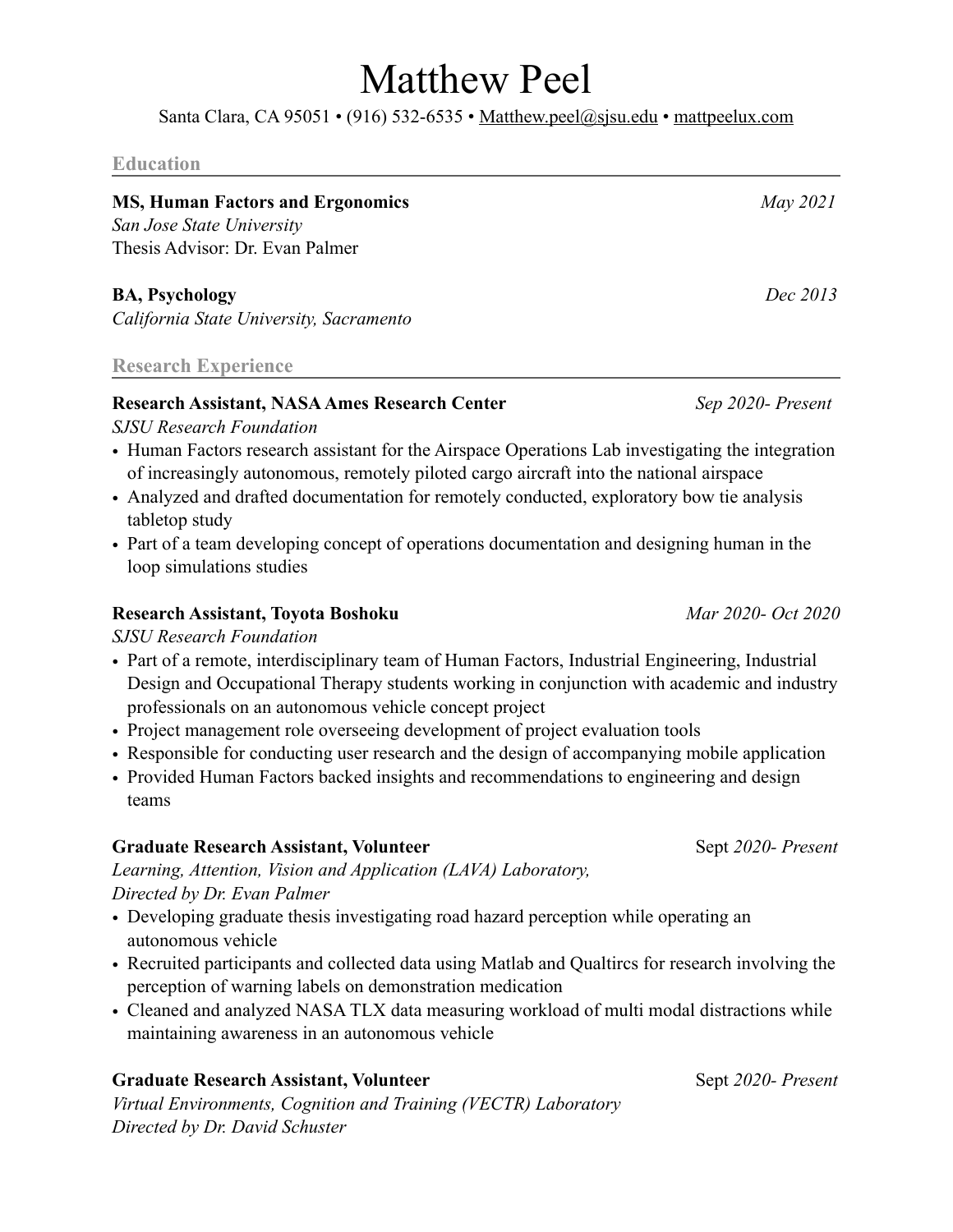• Assisted with brainstorming, and card sorting as part of a research grant concerned with the development of accurate mental models of cyber security professionals in order to better develop training procedures

#### **Publications**

Palmer, E. M., Acorda, N. A., Fouquet, S. D., Mabie, D. J., Peel, M. A., and Ilag, S. A. (2020, May). Perception of demonstration medication warning labels. Poster accepted for presentation at the 2020 Annual Meeting of the Vision Sciences Society (VSS); May 16, 2020; St. Pete Beach, FL.

## **Conference Presentations**

Peel, M.A., Daugherty, L., Signh, H. **(**2020, May). Positive.ly Mobile Mental Health: Project Presentation and Defense [Conference Presentation]. International Symposium on Human Factors and Ergonomics in Health Care - Virtual Conference (HCS); May 19, 2020.

## **Awards and Honors**

**First Place, Student Design Competition** *May 2020 Positive.ly: Mobile Mental Health-* 2020 International Symposium on Human Factors and Ergonomics in Health Care

## **Academic Excellence** *May 2020*

*Pi Kappa Phi Honors Society* 

#### **Certifications**

## **CareerFoundry** *Jun 2019*

UX Certification Program, mentored by a professional with over 25 years in the field of user experience design. 400+ hours intensive UX course.

# **Interaction Design Foundation** *Mar 2018*

Courses: UX introduction, conducting usability tests, user research, interaction design for usability and gestalt psychology.

## **Work Experience**

## **Designer/ Operations Manager** *Aug 2018- Aug 2019*

*Teamworx Team Building* 

- Utilized UX principles to design new team building experiences, the most recent of which was debuted at the 2019 Salesforce Leadership Summit
- Used Human Factors best practices to create detailed instruction pages and diagrams that allowed non-technical teams to consistently build complex, 500+ piece RC robots

## **Assistant Manager** *Jan 2015- Jan 2018*

*Enterprise Rent-A-Car - Graduate of Business Management Training Program*